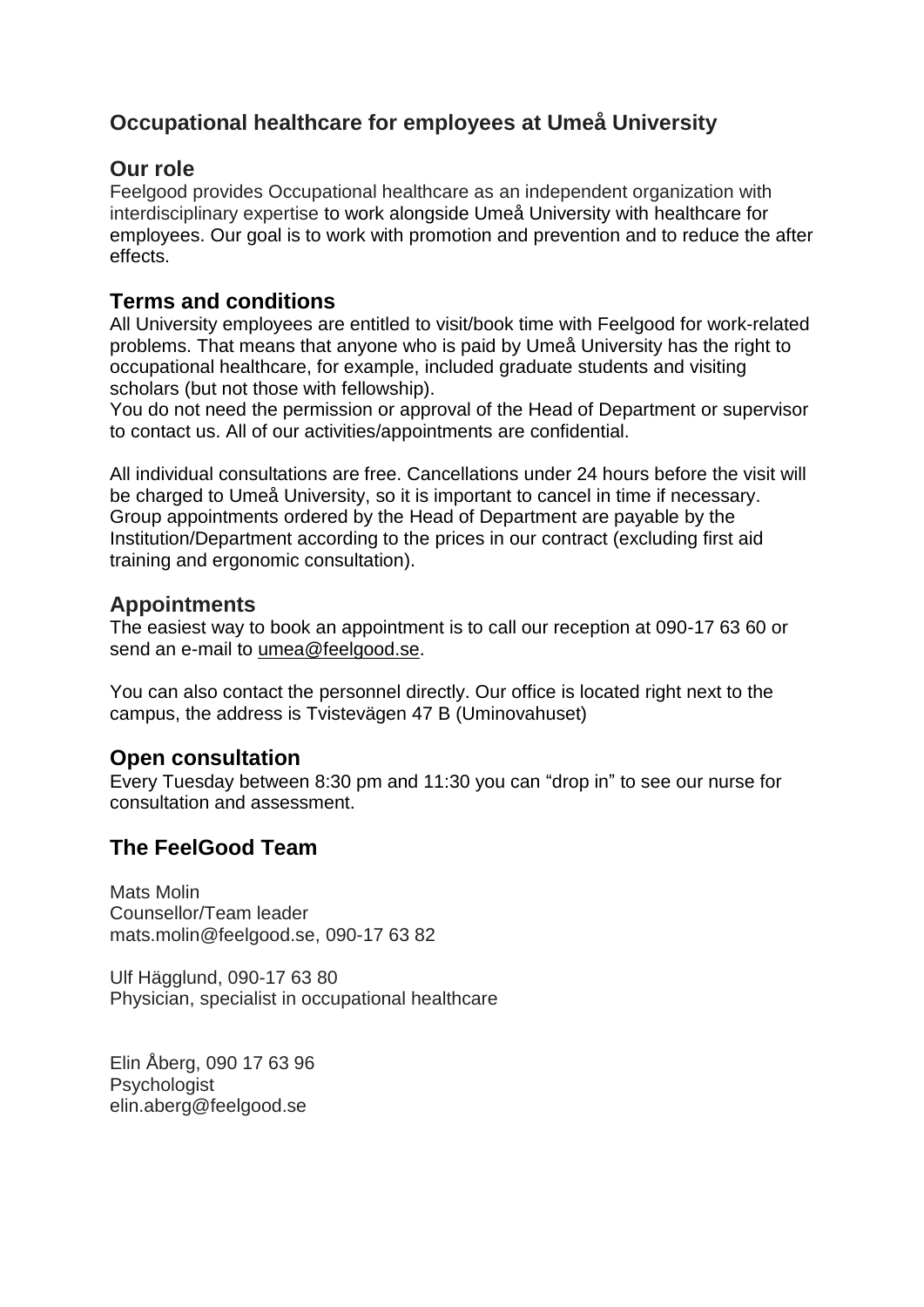Maria-Brita Nilsson, 090-17 63 68 **Counselor** maria-brita.nilsson@feelgood.se

Catharina Eckeskog, 090-17 63 90 **Counselor** catharina.eckeskog@feelgood.se

Harriet Berglund, 090-17 63 86 Physiotherapist harriet.berglund@feelgood.se

Kersti Godhe, 090-7 63 87 Physiotherapist kersti.godhe@feelgood.se

Monica Burström, 090-17 63 88 Nurse/healthcare monica.burstrom@feelgood.se

Frej Sjöström, 090-17 63 76 Master of engineering frej.sjostrom@feelgood.se

#### **Counselling**

We have psychologists and behavioural scientists who are familiar with the University's working environment and with the conditions that apply to researchers, teachers and administrative staff. Counselling support is designed and tailored for each individual and can range from therapy and crisis management, to support for dealing with relationship problems, conflicts, stress etc. The treatment may when necessary be coordinated with our doctor or other professions in our team. Our treatments usually include no more than 10 appointments, but can be extended if there are special reasons.

#### Support for Department Heads

Heads of Departments/Managers can talk to us directly to us for advice with regards to safety and health, but also get personal support in developing healthy leadership.

#### Graduate students

We have extensive experience in supporting and guiding students through the tough period of writing their thesis, often a very stressful time.

#### Stress Clinic

You can book an appointment with our nurse ( tel17 63 88 ). There is a short waiting time for assessment of stress-related problems. An individual treatment plan is taken with each person and counsellor.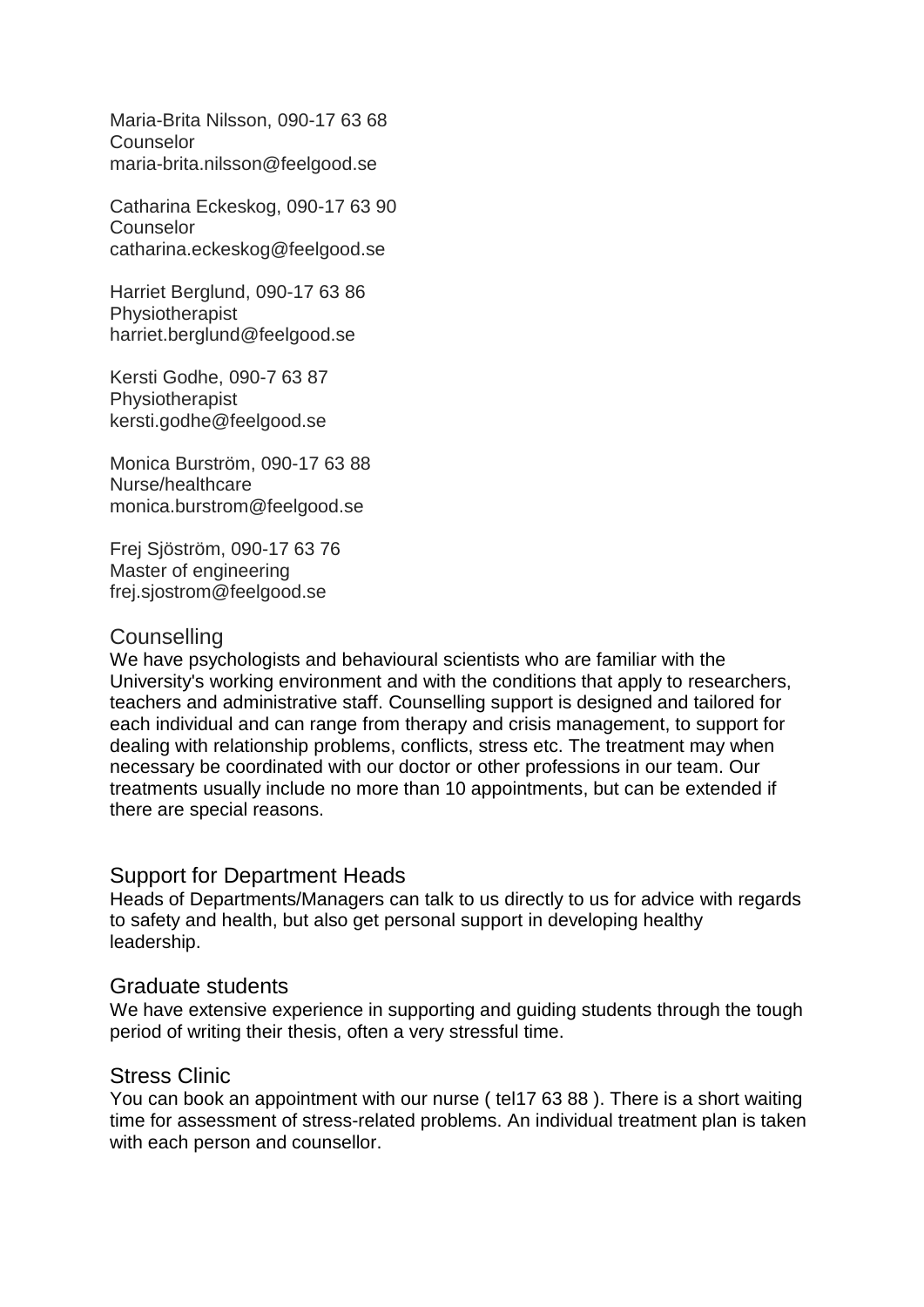We start each semester that number group activities with different orientation , you interested please contact the respective contact person for more information.

| Group                                    | <b>Contact Person</b>               |
|------------------------------------------|-------------------------------------|
| Stress - learn to manage stress          | Maria-Britta Nilsson (tel 17 63 68) |
| Understanding your Inner resources -     | Harriet Berglund (tel 17 63 86)     |
| discover, understand                     |                                     |
| and strengthen your inner resources      |                                     |
| Sleep School – for those who are         | Maria-Britta Nilsson (tel 17 63 68) |
| concerned about sleep problems           |                                     |
| PhD students – juggling life and being a | Elin Åberg (tel 17 63 96)           |
| <b>PhD</b> student                       |                                     |
| Better Living - for those challenged by  | Elin Åberg (tel 17 63 96)           |
| worry and anxiety in your everyday life  |                                     |
| Mindfulness – practicing mindfulness     | Monica Burström (tel 17 63 88)      |
| Not again - for those who recovering     | Mats Molin (tel 17 63 82)           |
| from stress and stress related problems  |                                     |
| - avoiding a relapse                     |                                     |

## Health studies

If you as a department head/manager wish to offer your employees a health study, we have methods adapted to the university environment.

#### Ergonomics

You can make an appointment for ergonomic advice and analysis of/at your workplace. If you have a visually demanding work, a statutory synergic/ergonomic investigation is required.

As department head/manager, you can order an ergonomic review of an entire workplace and we will gladly combine it with a lecture on ergonomics .

#### Training in Occupational Health

We offer courses that can be ordered via your the department head / supervisor and paid for by the department. (CPR is paid for by University).

Some examples of our courses (but we are happy to tailor make a course if you have other needs.)

- Cardiopulmonary Resuscitation based on Swedish CPR Council guidelines as well as international guidelines from ILCOR (International Liaison Committee on Recusitation ) guidelines and ERC ( European Resuscitation Council ) with certified instructors.
- First Aid and Crisis Support (AFS1999 : 7) according to Prevents education. Up to ten participants is paid for by the university's central funds. If you need more employees trained, the cost is funded by the Department/Institution itself. Refresher training will be offered every two years.
- Stress and stress management in the academic environment we have lectures and courses of varying length and focus